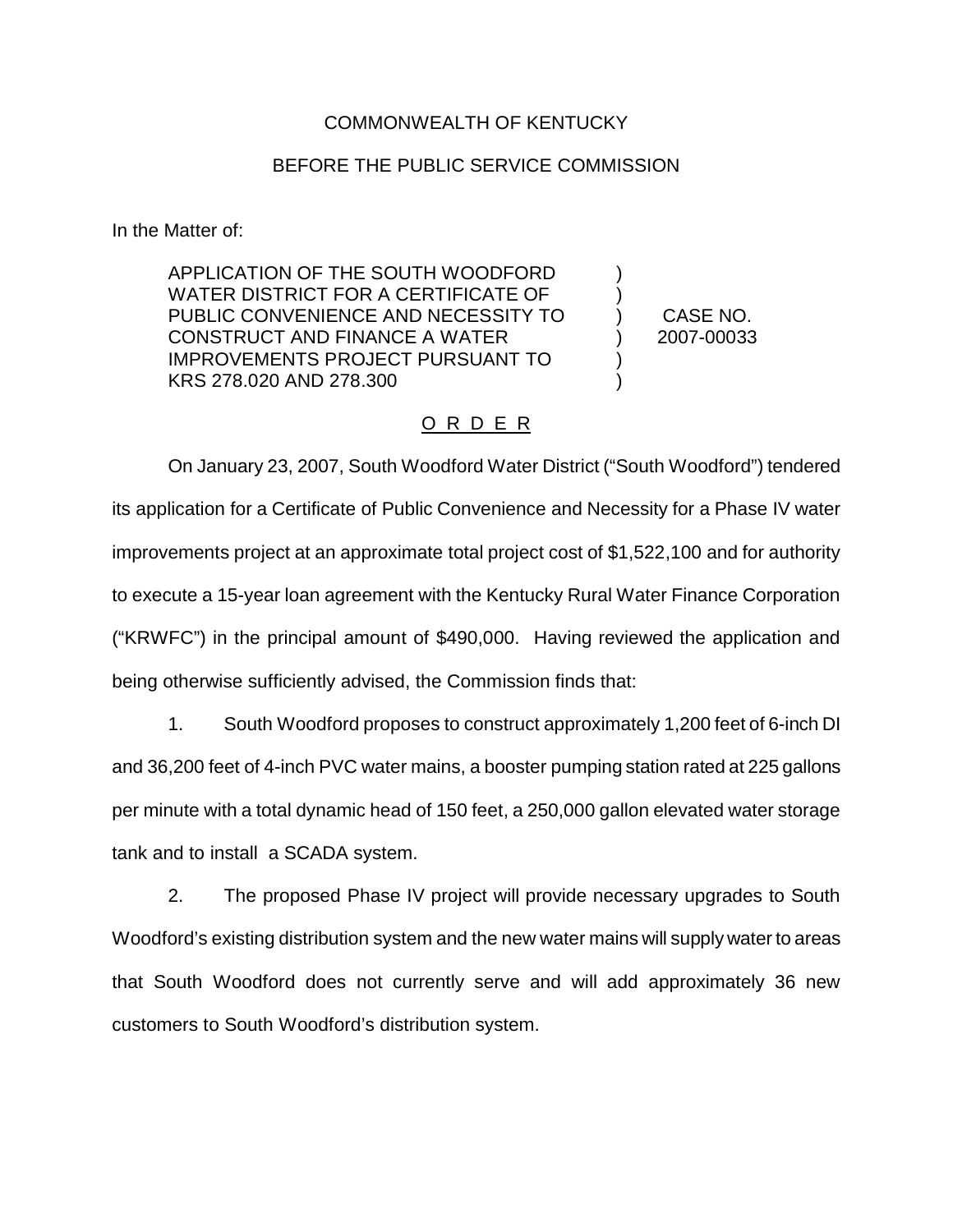3. The estimated total cost of the proposed project, including construction cost, contingencies, and engineering and inspection fees, is \$1,522,100.

4. HMB Professional Engineers, Inc., of Frankfort, Kentucky, prepared the plans and specifications for the proposed project.

5. The Division of Water of the Kentucky Environmental and Public Protection Cabinet has approved the plans and specifications for the proposed project.

6. The proposed project will not compete or conflict with the facilities of other jurisdictional utilities operating in the same area.

7. The proposed project will not result in the wasteful duplication of utility facilities.

8. Public convenience and necessity require the proposed project.

9. The proposed project will be funded from the proceeds of a Tobacco Settlement Fund grant in the amount of \$550,000, an Environmental Protection Agency grant in the amount of \$482,100 and a loan in the approximate amount of \$490,000 from KRWFC.

10. The proposed KRWFC loan project will have a15-year term and will have interest rates that will vary from 4 percent to 4.375 percent per annum.

11. South Woodford's proposed loan agreement with KRWFC is for lawful objects within its corporate purpose, is necessary, appropriate for and consistent with the proper performance of its service to the public, will not impair its ability to perform that service, and is reasonably necessary and appropriate for such purpose.

12. South Woodford has moved for a deviation from Administrative Regulation 807 KAR 5:001, Section 11(2)(a) and Section 6, which require that an application for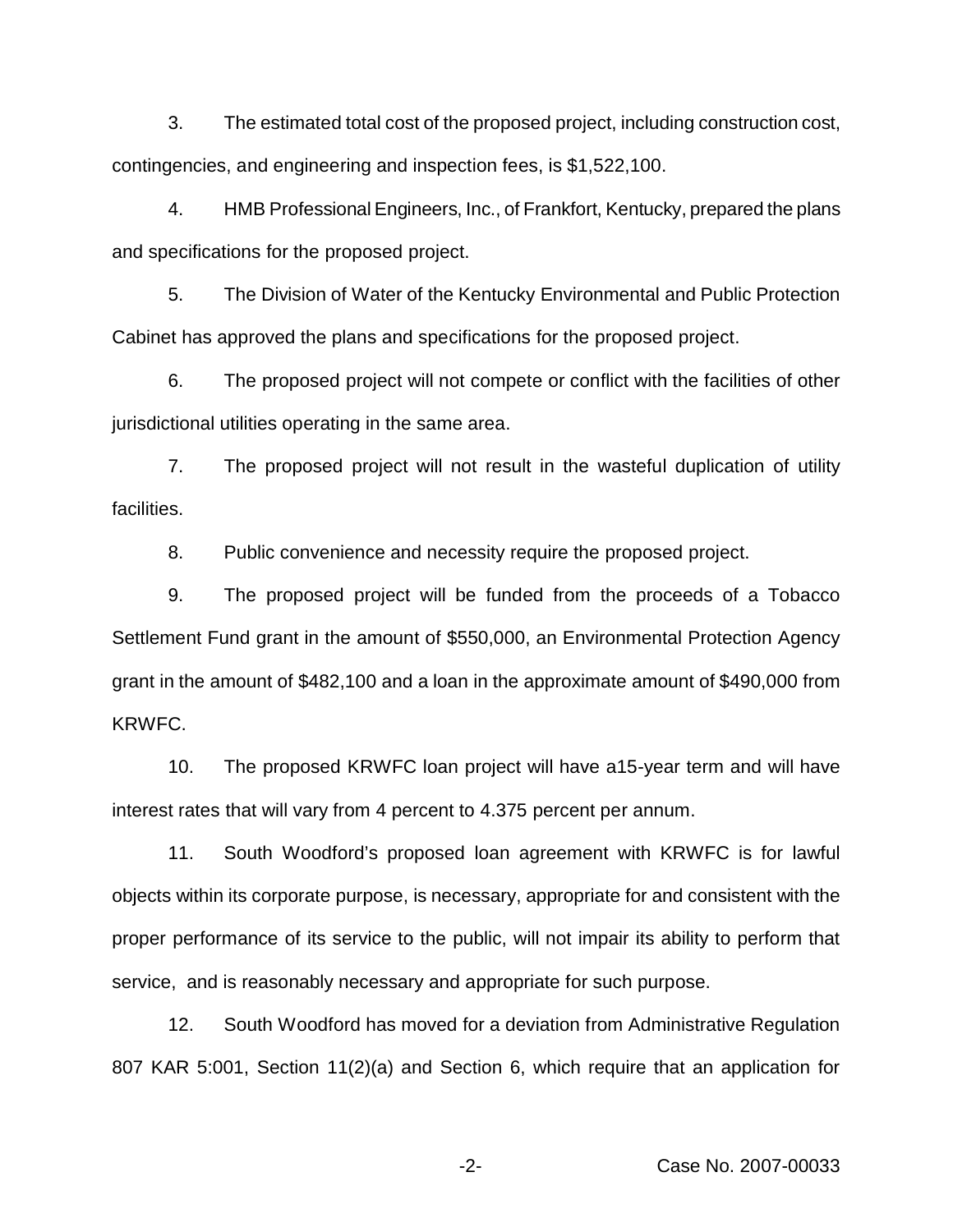authorization to issue evidences of indebtedness include a financial exhibit covering the applicant's operations for a 12-month period ending not more than 90 days prior to the filing of the application. South Woodford has submitted a financial exhibit based upon the 12-month period ending December 31, 2005.

13. Good cause exists to grant South Woodford's motion for deviation. No material change in South Woodford's financial condition or operation has occurred since December 31, 2005. The record contains sufficient financial information to render a decision regarding South Woodford's application. Given the volatility of the present financial markets, the potential savings of the proposed transaction outweigh the risks inherent in any delay necessary to prepare a more current financial exhibit.

IT IS THEREFORE ORDERED that:

1. South Woodford is granted permission to deviate from Administrative Regulation 807 KAR 5:001, Section 11(2)(a) and Section 6.

2. South Woodford is granted a Certificate of Public Convenience and Necessity to proceed with the proposed Phase IV water main extension project as set forth in the plans and specifications of record herein.

3. South Woodford is authorized to borrow an amount not to exceed \$490,000 from KRWFC maturing over a 15-year period with incremental rates of interest ranging from 4 percent to 4.375 percent per annum. South Woodford shall notify the Commission of the final terms of the loan within 30 days after issuance.

4. The proceeds from the KRWFC loan shall be used only for the lawful purposes specified in South Woodford's application.

-3- Case No. 2007-00033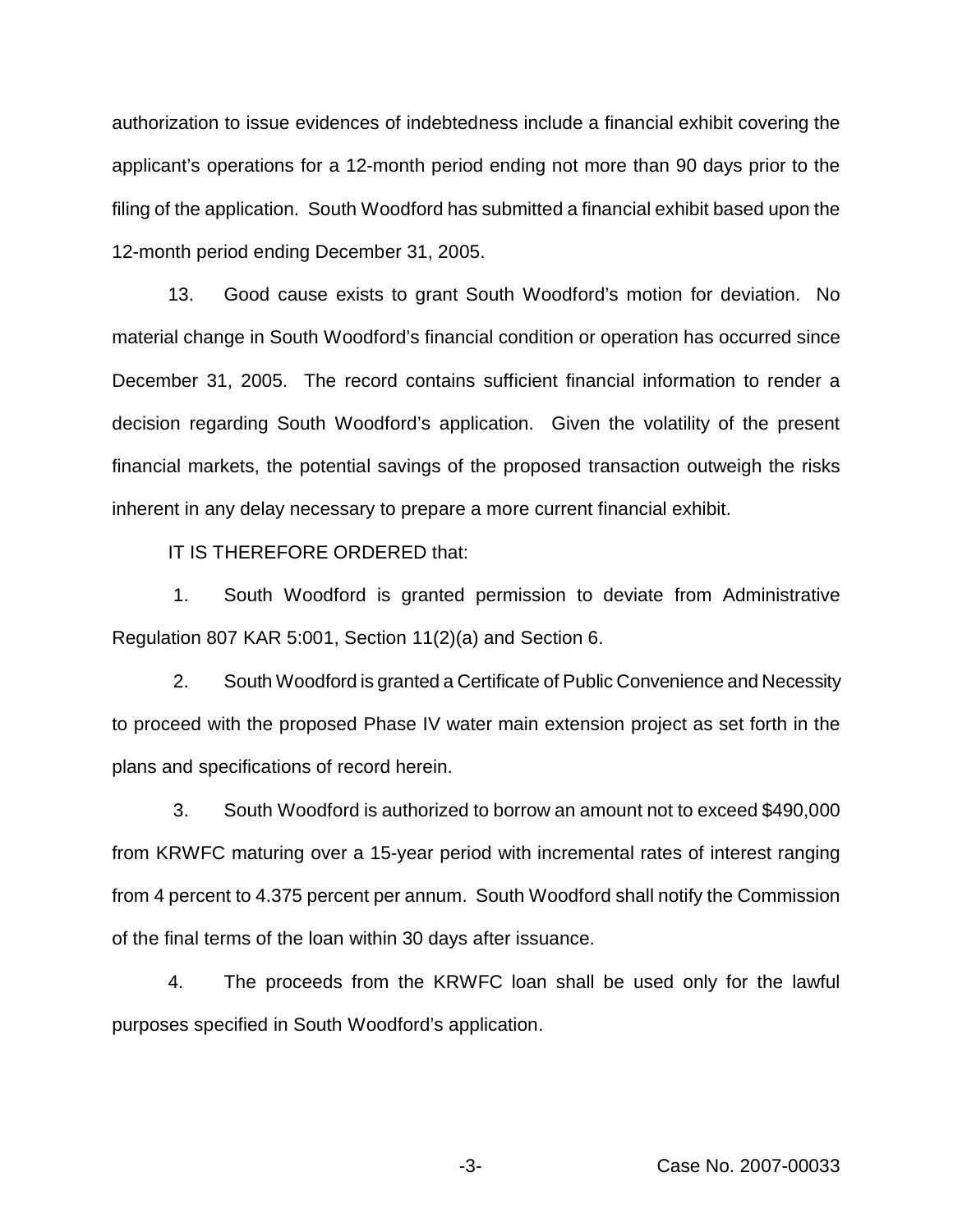5. South Woodford shall obtain approval from the Commission prior to performing any additional construction not expressly authorized within this Order.

6. Any deviation from the construction approved herein shall be undertaken only with the prior approval of the Commission.

7. South Woodford shall furnish documentation of the total costs of this project including the cost of construction and all other capitalized costs (engineering, legal, administrative, etc.) within 60 days of the date that construction is substantially completed. Construction costs should be classified into appropriate plant accounts in accordance with the Uniform System of Accounts for Water Utilities prescribed by the Commission.

8. South Woodford shall require the construction to be inspected under the general supervision of a professional engineer with a Kentucky registration in civil or mechanical engineering, to ensure that the construction work is done in accordance with the contract drawings and specifications and in conformance with the best practices of the construction trades involved in the project.

9. South Woodford shall file a copy of the "as-built" drawings and a certified statement that the construction has been satisfactorily completed in accordance with the contract plans and specifications within 60 days of the substantial completion of the construction certificated herein

Nothing contained herein shall be deemed a warranty or a finding of value of the securities or the financing authorized herein on the part of the Commonwealth of Kentucky or any agency thereof.